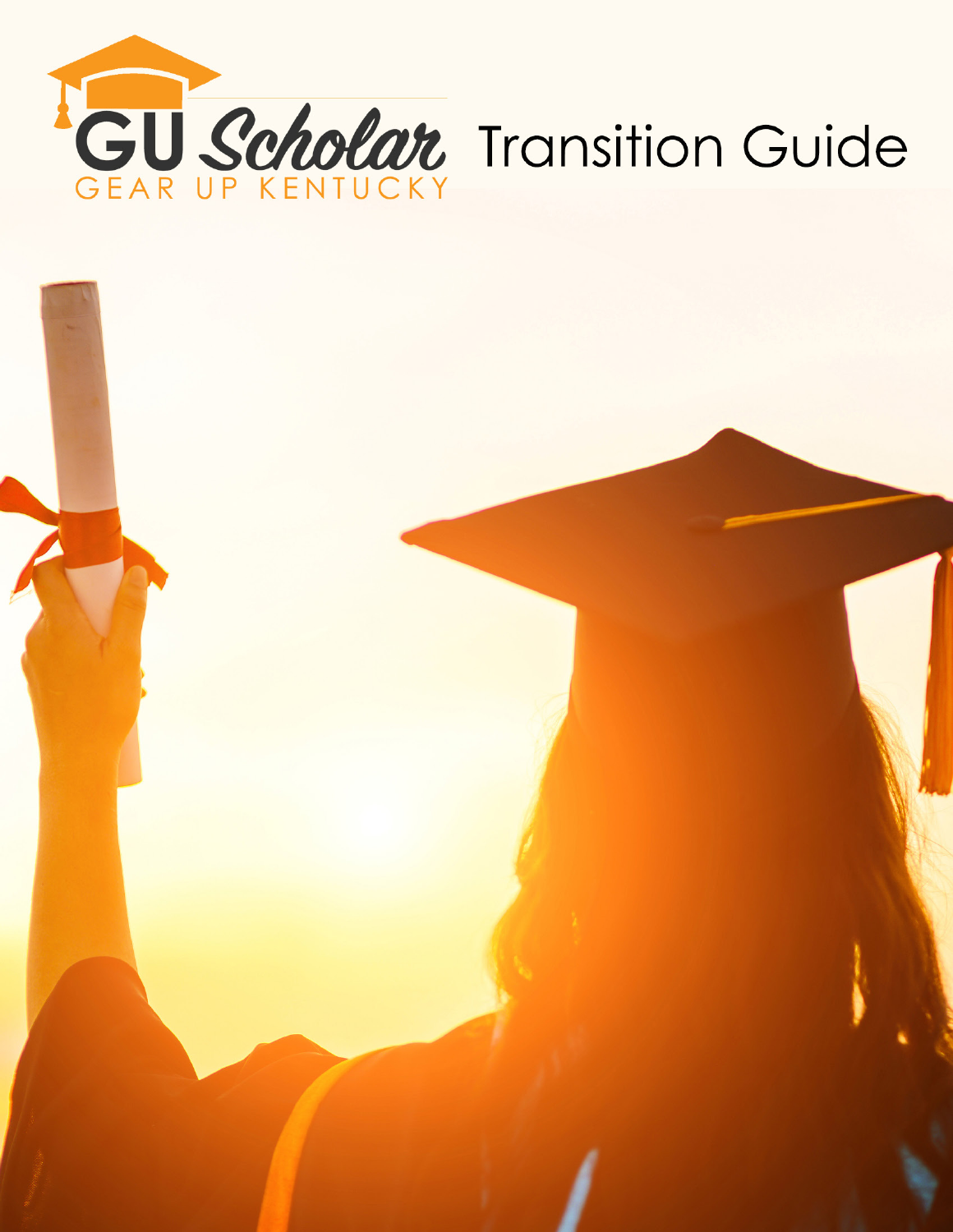# **CONGRATULATIONS!**

You have completed the hard work necessary to graduate from high school and taken the steps required to attend a postsecondary institution in the fall. Those are huge accomplishments – congratulations!

GEAR UP Kentucky has some great news for you. You are now a GEAR UP Scholar, which means that your support from GEAR UP Kentucky (GUK) will continue through your first year of college. **And, if you are attending one of GEAR UP Kentucky's partner schools (see logos below), you will have a designated Postsecondary Transition Coordinator (PTC) who will be available for you. Find YOUR PTC!**

## **Meet your GEAR UP Kentucky PTCs!**



tony.bartley@ky.gov | 859-227-2199



### **TAMI BLEVINS**



tami.blevins@ky.gov | 859-391-2625





### **MARY JACKSON**



mary.jackson@ky.gov | 502-229-7210



### **AMY TOBIN**



amy.tobin@ky.gov | 859-473-5937

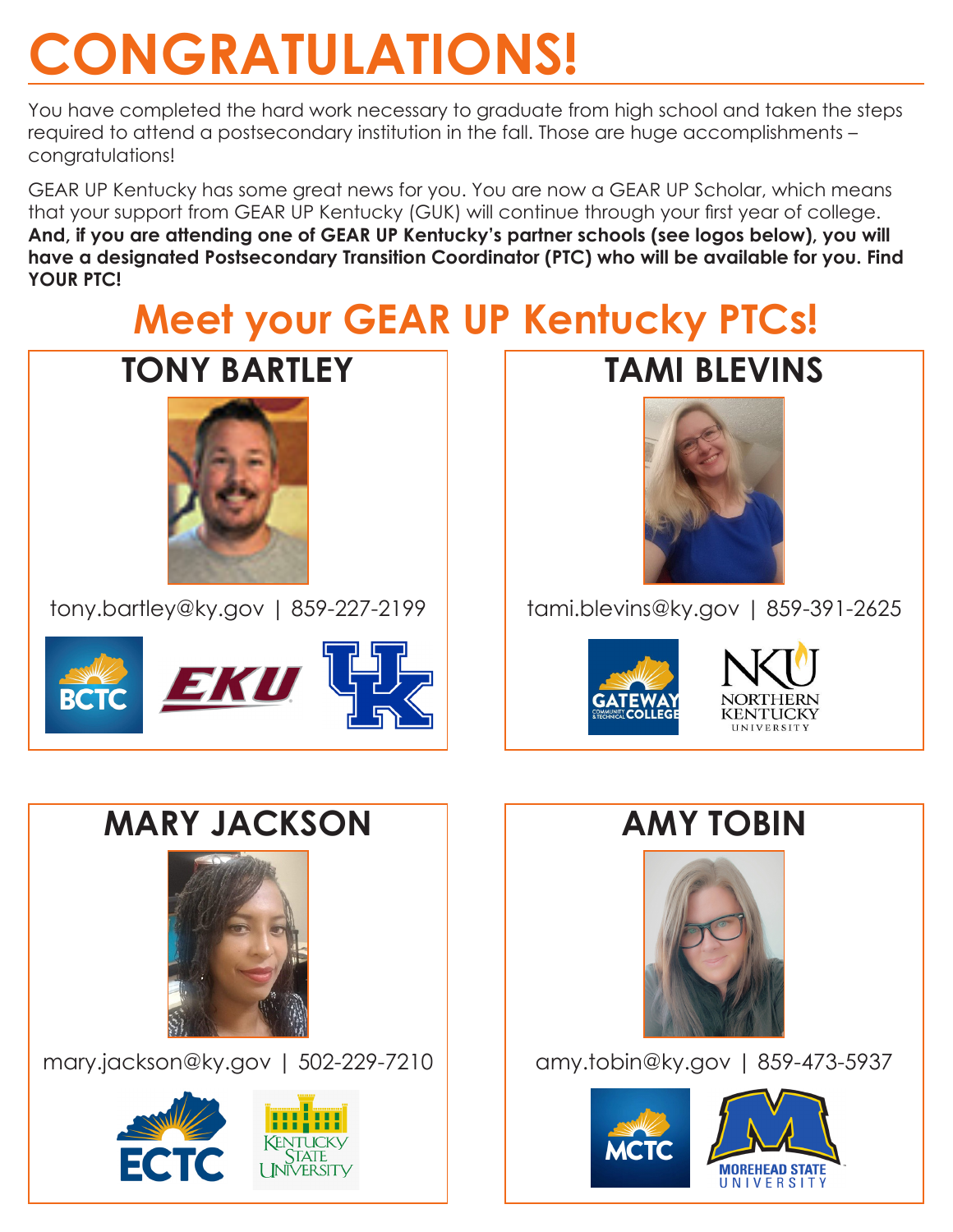### **Let's Get Ready for College!** *Month-by-Month Task Lists*

Use the following task lists to help you figure out what you need to do to prepare for college this fall. Please note that items marked with (4) are relevant only for students attending a 4-year college/university.

### **APRIL & MAY TRANSITION TASK LIST**

*Tip: Make sure you have a personal non-school email on file and check for messages from your college. Make sure to check junk or spam in case email arrives there.* 

| ☑ | <b>Get It Done!</b>                                            | <b>Steps to Success</b>                               |
|---|----------------------------------------------------------------|-------------------------------------------------------|
|   | Complete the FAFSA (if you haven't done so already).           | Seek assistance from your GEAR UP advisor at          |
|   |                                                                | school or connect with your college's financial aid   |
|   |                                                                | office.                                               |
|   | Make your final decisions regarding college acceptance and     | Continue searching out local scholarships.            |
|   | complete all correspondence / accept awards letter.            |                                                       |
|   | Complete your housing application and get deposits in on time. | Determine if there are any other additional school    |
|   | $\vert \bm{4} \vert$                                           | requirements specific to your institution and not     |
|   |                                                                | listed here. Contact office of enrollment to confirm. |
|   | Select your meal plan.                                         |                                                       |
|   | Register for new student orientation (if you haven't done so   | Ask questions! Know who to contact about registra-    |
|   | already). Complete new student orientation (as scheduled).     | tion, housing, or anything else.                      |
|   | Tell your high school GEAR UP advisor where you've commit-     |                                                       |
|   | ted to attend college.                                         |                                                       |
|   | Research placement exams and schedule testing, if necessary.   | Look for additional ways to cover deposits and        |
|   |                                                                | enrollment fees, etc.                                 |
|   | Complete FAFSA verification (KHEAA Verify).                    | Institutional verification or KHEAA verify. Confirm   |
|   |                                                                | with office of financial aid.                         |
|   | Confirm transportation to campus for move in day.              | Learn where the transportation office is; sometimes   |
|   |                                                                | this is the campus police station.                    |
|   | Driving? Find out where you can park, if you can drive as      | Locate your assigned space or where you will need     |
|   | freshmen, and what fees are associated.                        | to park if you commute. Walk it to see how long it    |
|   |                                                                | takes so you are not late to class.                   |
|   | Pay all parking fees.                                          | Visit office of parking and transportation.           |
|   | Create a monthly college budget.                               | https://gearupky.tiny.us/studentaidsg22               |
|   |                                                                | https://gearupky.tiny.us/mintsg22                     |
|   | Study your college web site for information about college      | See what is coming up and what clubs or               |
|   | events.                                                        | organizations you can join. Learn how to navigate     |
|   |                                                                | the website for ease of use.                          |
|   | Look for a summer job.                                         | Create a savings plan and learn how to save.          |
|   | Complete new student orientation (as scheduled).               | Connect with your GEAR UP PTC at early                |
|   |                                                                | orientation.                                          |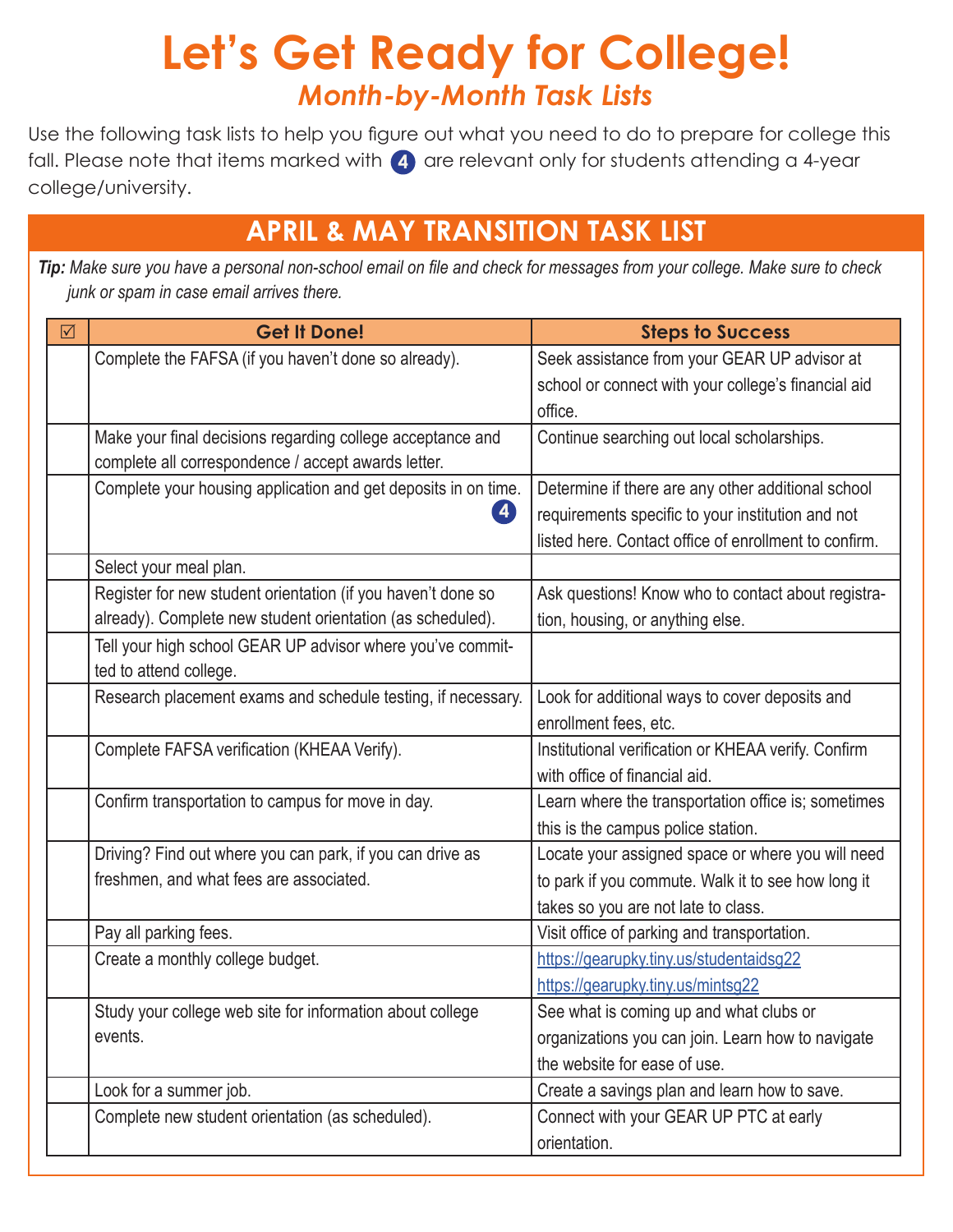#### **JUNE & JULY TRANSITION TASK LIST**

*Tips:* 

- *Visit your campus to become familiar with it and to ensure you have completed all required enrollment tasks. [For 4-year residential colleges, you will NEED BOTH school supplies and personal hygiene products (shower shoes, toilet paper, toothpaste, toothbrush, floss, feminine hygiene products, and reproductive health items).]*
- *If taking student loans, make certain you review and understand them.*

Please note that items marked with **4** are relevant only for students attending a 4-year college.

| ☑ | <b>Get It Done!</b>                                              | <b>Steps to Success</b>                                |
|---|------------------------------------------------------------------|--------------------------------------------------------|
|   | See where you are living (residence hall).                       | Visit the residence and learn how to get to other      |
|   | $\left  \bm{A} \right $                                          | locations.                                             |
|   | Determine what you need to bring from home and how much          | Review all dorm rules. Find out information from the   |
|   | $\left  \mathbf{4} \right\rangle$<br>you can bring.              | office of housing.                                     |
|   | Determine where the financial aid, Registrar, and enrollment     | Visit them to become familiar with the location.       |
|   | services offices are.                                            |                                                        |
|   | Contact your financial aid office and make sure everything is in | Find out more information from the office of financial |
|   | order and they have all necessary information.                   | aid. Sample questions:                                 |
|   |                                                                  | 1. How does loan and grant disbursement work?          |
|   |                                                                  | 2. What can I use my financial aid money for?          |
|   |                                                                  | 3. What do I do if my financial aid awards do not hit  |
|   |                                                                  | before my tuition bill is due?                         |
|   | Identify materials and supplies for the semester.                | Keep an eye out for bargains on back-to-school         |
|   |                                                                  | college items.                                         |
|   | Identify and connect with your roommate assignment as soon       | Discuss who is bringing what appliances and/or         |
|   | $\boldsymbol{4}$<br>as possible.                                 | other dorm essentials.                                 |
|   | Read your entire acceptance packet and every letter or email     | Reach out to your GEAR UP PTC with any                 |
|   | you receive from the school.                                     | questions.                                             |
|   | If your financial aid package includes work study, find out when | Note: Opportunities are more limited for 2 years       |
|   | and how to apply for jobs.                                       | schools.                                               |
|   | Select the courses necessary to start your degree plan or begin  | Discuss this with your advisor or GEAR UP PTC          |
|   | to take core courses.                                            |                                                        |
|   | Register for classes on the first day possible.                  | Note: This usually occurs during orientation.          |
|   | If you haven't already, complete new student orientation (as     | Connect with your GEAR UP PTC before, during or        |
|   | scheduled).                                                      | after your new student orientation.                    |
|   | Complete student loan entrance counseling if taking loans.       | Seek out KHEAA rep, GUK staff, financial aid advi-     |
|   |                                                                  | sor for questions/advice.                              |
|   | Sign master promissory note.                                     | Contact financial aid office if you need assistance -  |
|   |                                                                  | via phone or in person.                                |
|   | Get a physical and required immunizations.                       | Contact local health department or primary care        |
|   | $\boldsymbol{A}$                                                 | physician for records.                                 |
|   | As appropriate, monitor COVID levels and protocols for your      | Review your college website.                           |
|   | campus community.                                                | State info: https://gearupky.tiny.us/covidtmkysg22     |